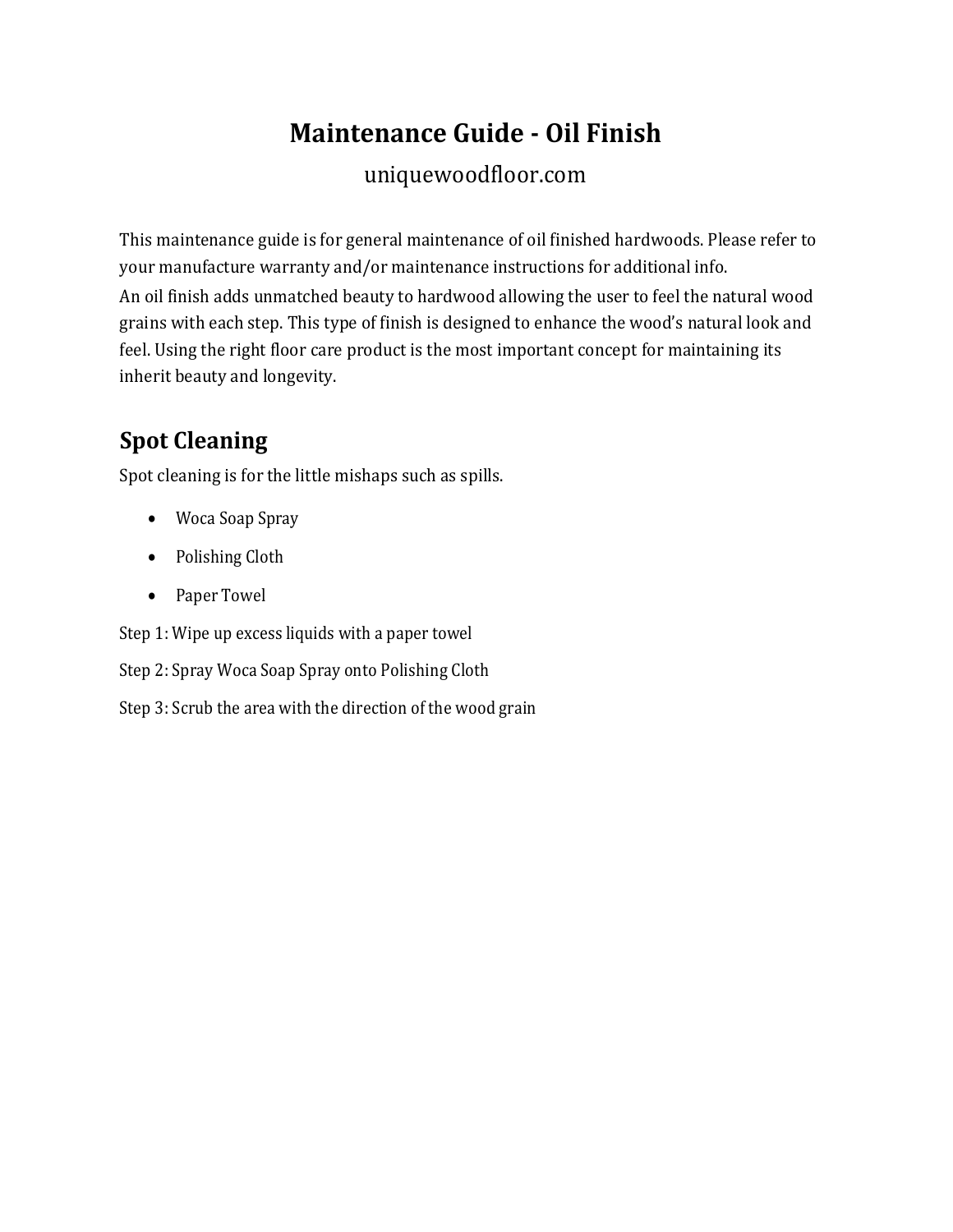### **RegularCleaning**(Daily,Weekly,Bi-Monthly):

The frequency should depend on the amount and type of traffic. Commercial applications may require daily cleaning whereas residential applications may be weekly.

- Woca Natural Soap
- Mop Swep
- Buckets (2)
- Measuring Cup
- Broom or Vaccum

Step 1: Sweeping or vacuuming should be done prior to applying soap in order to remove excess dirt and debris. When selecting a vacuum make sure it is wood flooring safe to avoid scratching your hardwood surface.

Step 2: Shake Woca Natural Soap before use. Mix Woca Natural Soap with lukewarm water 1:40 ratio (3 oz per gallon of water) in a bucket. Next, fill up a second bucket of only water. This will be used for rinsing.

Step 3: Dip Mop into bucket containing Woca Natural Soap mixture and mop with the direction of wood grain. When the mop appears dirty, rinse it in the 2<sup>nd</sup> water only bucket. Remember to use a wrung out mop when cleaning your wood floors, excess water will introduce excessive moisture. Floors should be dry within 15 minutes and can be walked on immediately after drying.